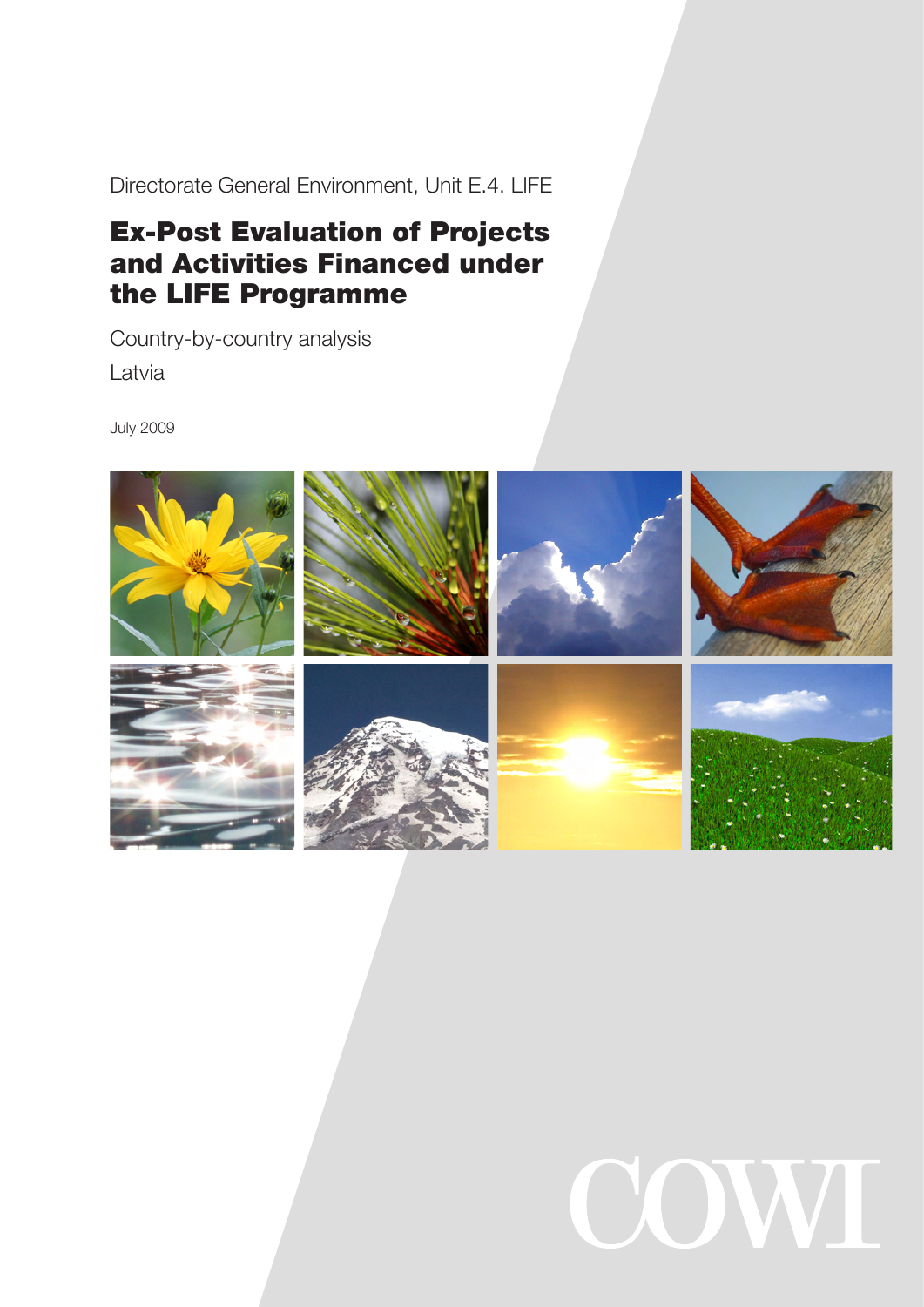

**COWI A/S** 

**Parallelvej 2 DK-2800 Kongens Lyngby Denmark** 

**Tel +45 45 97 22 11 Fax +45 45 97 22 12 www.cowi.com** 

Directorate General Environment, Unit E.4. LIFE

# Ex-Post Evaluation of Projects and Activities Financed under the LIFE Programme

Country-by-country analysis

Latvia

July 2009

Document no. 7-3 Latvia Version 1 Date of issue July.2009 Prepared BIM, IL Checked BIM, TIH, IL Approved BIM

This report has been prepared as a result of an independent evaluation by COWI being contracted by the Directorate General Environment

**The views expressed are those of the Consultant and do not necessarily reflect those of the European Commission.**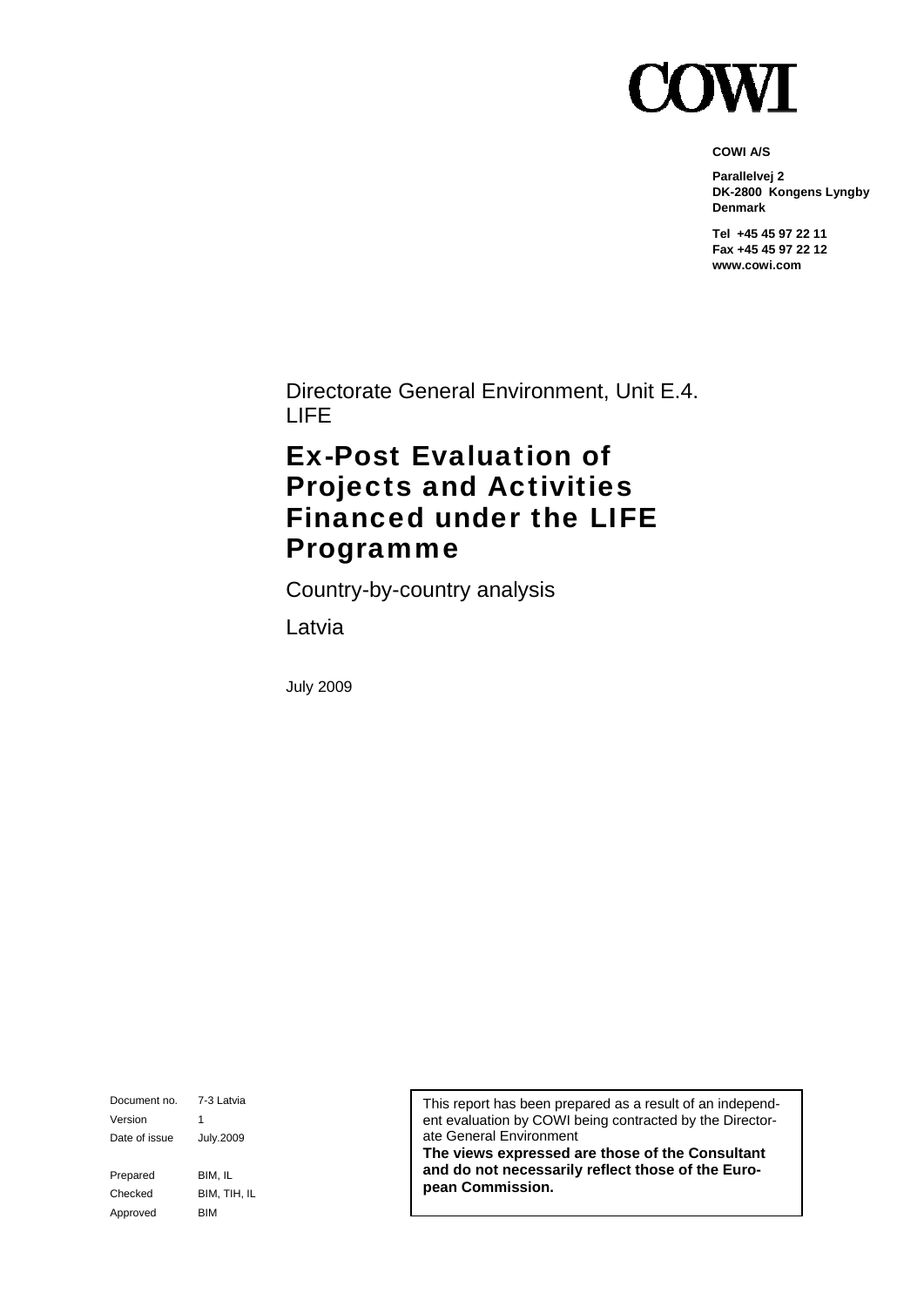## Table of Contents

| 1.1          | <b>Executive summary</b>               | $\overline{2}$ |
|--------------|----------------------------------------|----------------|
| $\mathbf{2}$ | <b>Introduction</b>                    | $\mathbf{2}$   |
| 3            | <b>Summary of environmental issues</b> | $\mathbf{2}$   |
| 4            | Overview of LIFE projects in Latvia    | 3              |
| 5            | <b>Effects of projects implemented</b> | 4              |
| 6            | The effectiveness of projects          | 5              |
| 7            | The sustainability of projects         | 5              |
| 8            | The utility of projects                | 6              |

# Table of Appendices

| Appendix 1 | Comprehensive overview of LIFE Projects in Latvia     |
|------------|-------------------------------------------------------|
| Appendix 2 | Summary tables on LIFE Environment projects in Latvia |
| Appendix 3 | Summary tables on LIFE Nature projects in Latvia      |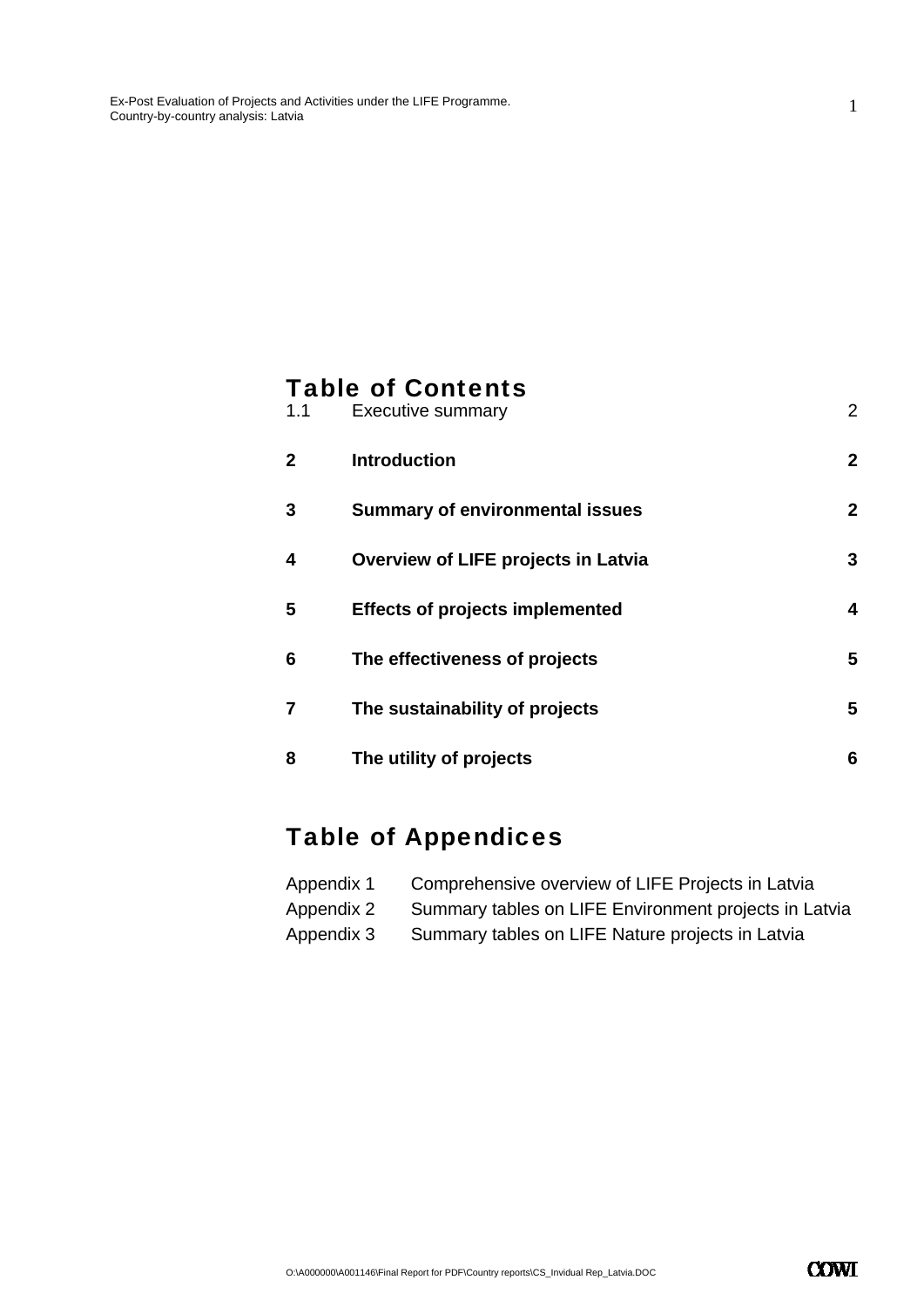#### **1.1 Executive summary**

Latvia has been involved in the LIFE Programme since 2000. A total of 23 (eight Environment and 15 Nature) projects have received support within the period covered by this evaluation (1996-2006). Of these, four Nature projects are still ongoing in 2008.

Latvian LIFE Nature projects, and the majority of the LIFE Environment projects, have been effective in delivering the expected results. One Environment project was terminated. The sustainability of the LIFE Nature projects is believed to be high, and the LIFE Environment projects are assessed as below the medium standard. Latvian LIFE Nature projects have mainly focused on habitat restoration and have had a significant impact on biodiversity conservation. LIFE Environment projects have been focused on strategic approaches, water, soil, natural resources and waste.

#### **2 Introduction**

This country report on the implementation of the LIFE Programme in Latvia is part of the overall expost evaluation of the LIFE Programme. The evaluation was commissioned in July 2008 and covers all LIFE projects initiated during the period 1996-2006. The overall objective of this evaluation is to assess the relevance and impact of the activities and projects financed under the LIFE Programme. The evaluation comprises country studies in all Member States except Bulgaria, which has never had any LIFE projects. This report documents the analysis carried out concerning the implementation of the LIFE Programme in Latvia. The ex-post evaluation focuses on assessing the effects of the LIFE Programme on Europe's nature and environment through looking at results and impacts of LIFE projects implemented under the Nature (NAT) and Environment (ENV) components. The results and impacts have further been assessed along three main evaluation criteria:

- Effectiveness, i.e. the extent to which planned objectives have been reached;
- Sustainability, i.e. the extent to which positive impacts have continued or are likely to continue;
- Utility, i.e. the extent to which impacts address key environmental needs and priorities in the EU and for the stakeholders concerned.

## **3 Summary of environmental issues**

The Latvian National Strategy for Sustainable Development (adopted in 2002), integrates economic, environmental and social dimensions and is based on ten objectives and principles. Those most directly related to environment and nature are: a) to ensure a safe and healthy environment for both the present and next generations; b) to take adequate measures aimed at preserving the biodiversity and protection of ecosystems; c) to constantly increase the efficient use of resources.

The national strategy is complemented by sector, or issue-specific, policies and plans, e.g. climate change, biodiversity etc. The main environmental challenges mentioned in the strategy include: water protection; climate change and protection of the ozone layer; the use of natural resources; the conservation of biodiversity; the management and reduction of waste, and the wider management of environment and health. The strategy encompasses four cross-cutting areas of action in a structure which is similar to the 6th EAP (see Box 1 below).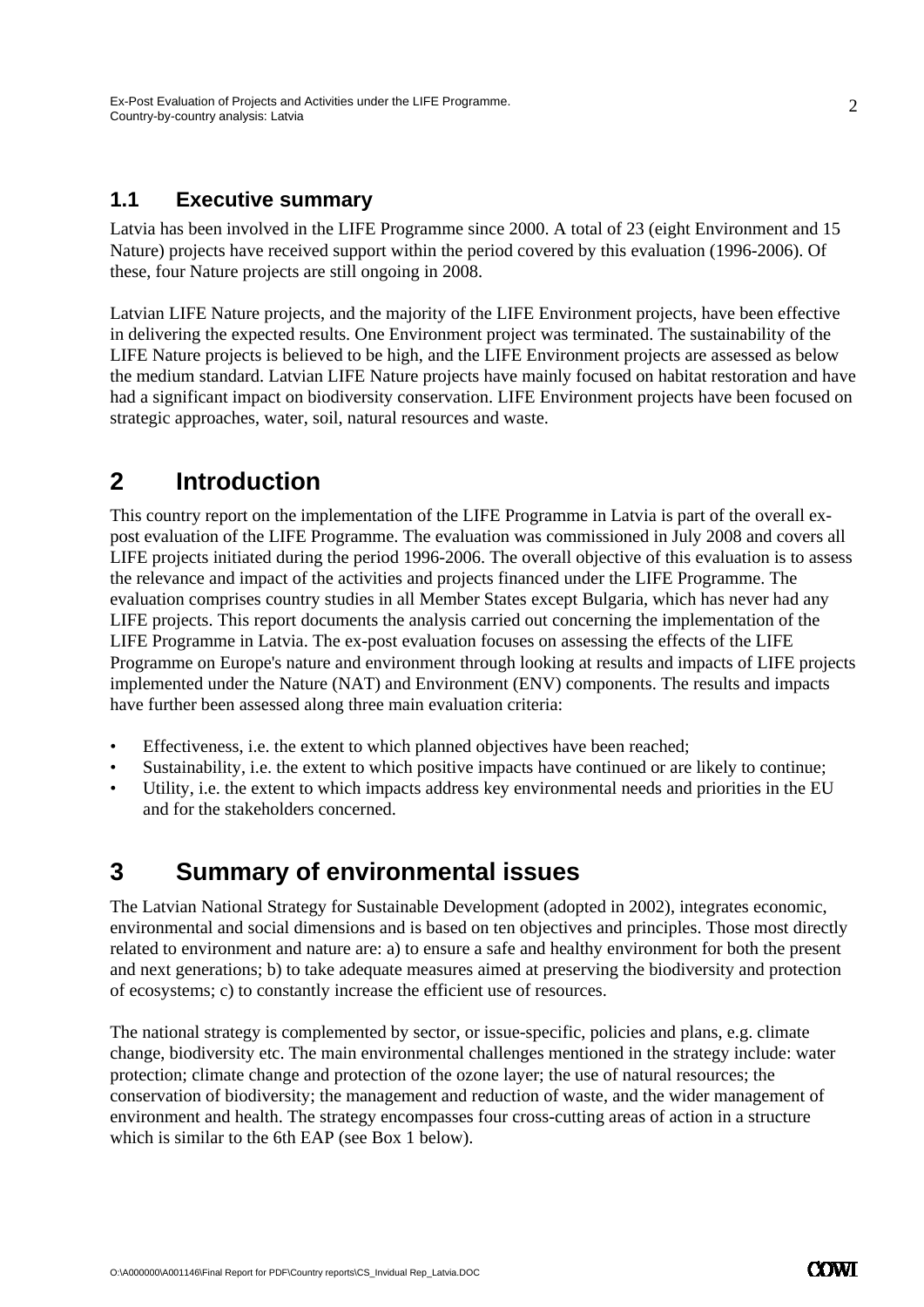#### *Box 1 Cross-cutting areas of action in Latvia's Sustainable Development Strategy*

In relation to **climate change** it is noted that CO<sub>2</sub> emissions have decreased by 58 per cent between the years 1990 and 2005. The Kyoto target for Latvia is - 8 per cent, and Latvia is on track for meeting this commitment, as recent EU projections for 2010 show a figure of - 48.6 per cent compared to the base year.<sup>1</sup> The main priorities are: raising energy efficiency, design of an environmentally acceptable transport system, and implementing best and cleanest available technologies.

Concerning **nature and biodiversity,** Latvia is among those European countries which have the richest and most biodiverse resources. Latvia has 97 Special Protection Areas (9.6 per cent of the total terrestrial area) and 331 Sites of Community Importance (11 per cent of the terrestrial area) under the Natura 2000 network. Latvia has reached about 90 per cent of the minimum standards of the Habitats Directive.

**Environment and health** focuses on five main areas: 1) limiting the use of chemicals and phasing out the use of dangerous chemicals; 2) the quality of the Latvian environment; 3) food quality; 4) health and safety and 5) drinking water quality.

Regarding **resources and resource efficiency** it is noted that whilst energy intensity is decreasing it still remains quite high. Growth in waste generation amounted to 6 per cent from 2000 - 2005 and in 2005 waste amounted to 1.3 million tons. Insufficient waste collection, sorting and recycling effort and insufficient infrastructure for solid and hazardous waste management are the main weaknesses related to waste management.

## **4 Overview of LIFE projects in Latvia**

During the period from 1996-2006, the LIFE Programme co-financed 23 projects in Latvia, including 15 Nature projects and eight Environment projects. A full overview of the projects is provided in Appendix 1. In Appendices 2 and 3 a number of summary tables are provided for Environment and Nature, respectively.

|             | Number of<br>projects | <b>Total LIFE</b><br>contribution<br>(million EUR) | Main themes cov-<br>ered <sup>2</sup> | Average LIFE contri-<br>bution per project<br>(million EUR) | Average project<br>duration (years) |
|-------------|-----------------------|----------------------------------------------------|---------------------------------------|-------------------------------------------------------------|-------------------------------------|
| Environment | 9                     | 2.2                                                | Strategic Ap-<br>proaches (56%)       | 0.2                                                         | 3.4                                 |
| Nature      | 15                    | 11.4                                               | Habitats (87%)                        | 0.8                                                         |                                     |

*Table 4.1 Overview of LIFE projects 1996-2006 in Latvia* 

The **LIFE ENV** projects co-financed by the LIFE Programme were mainly strategic approaches or water management development projects within various sectors. The typical types of beneficiaries were NGO-Foundations and public entities, which accounted for six projects in total.

The **LIFE Nature** projects co-financed by the LIFE Programme during 1996-2006 comprise mostly habitat restoration projects. In most cases Natura 2000 areas were the focus of the projects, but in some projects the restoration was carried out to improve the conservation status of a group of species (meadow birds). The typical type of beneficiary was NGOs, which accounted for seven projects in total.

-

3

<sup>&</sup>lt;sup>1</sup> Compared to the 1990 level.

 $2^2$  For the purpose of this evaluation, the LIFE projects were categorised according to the thematic structure of the LIFE+ Programme (ref. Regulation EC No. 614/2007, Annex II). The themes included for LIFE Nature: Habitat Directive, Birds Directive and Biodiversity. For LIFE Environment: Climate change, air, water, soil, forests, natural resources and waste, chemicals, urban environment, strategic approaches.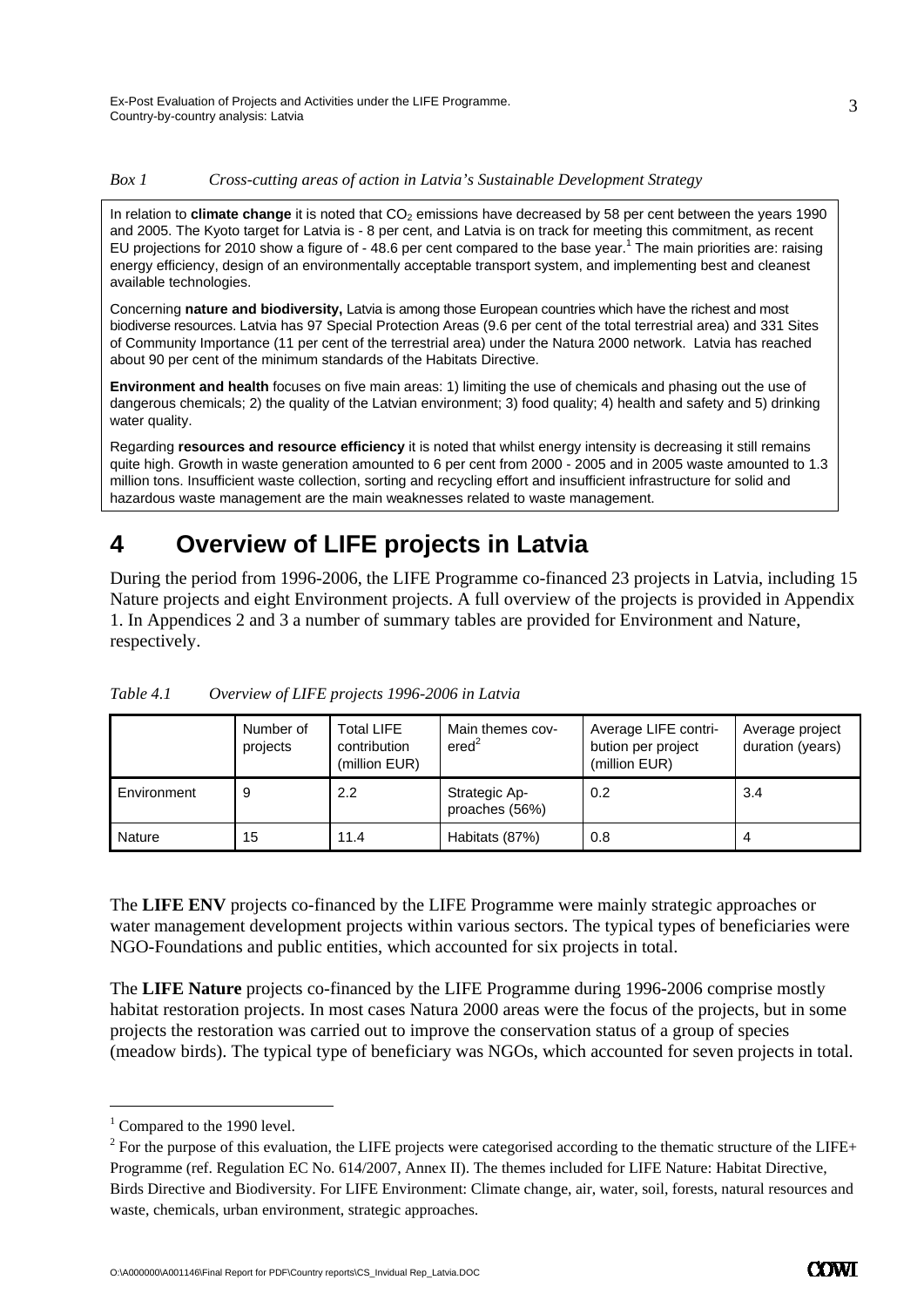### **5 Effects of projects implemented**

Latvian **LIFE Nature** projects have focused on restoration of nature types and on habitats for species. Many projects have had a high impact in relation to indicators such as habitats restored; improved conservation status of habitat types or species<sup>3</sup>; improved NATURA 2000 areas management; improved land management; land acquisition; land use agreements etc. LIFE Nature projects have contributed to the development<sup>4</sup> and establishment of Natura 2000 network in Latvia and enabled larger areas to be acquired for restoration and redefined as conservation areas. Based on project studies and interviews with national focal points and monitoring experts, it is estimated that 286,877 ha of Natura 2000 area in Latvia have been affected by LIFE Projects. This corresponds to about 37 per cent of the entire Natura 2000 area of Latvia.

One important effect has been the increase in awareness about NATURA 2000 areas and environmental protection in general.<sup>5</sup> LIFE Nature projects in Latvia promoted management systems of beneficiary organisations and increased cooperation between regional authorities and stakeholders within the area of the project. This also effected management of other (non-LIFE funded) projects in Latvian Natura 2000 sites. The experience gained from LIFE Nature projects has been used on other sites elsewhere.<sup>6</sup> Without EU co-financing most of the Latvian Nature projects would have been delayed or the actions within acquired and protected areas smaller. LIFE Nature projects involved many new actors in the nature protection field, which otherwise would not occur, e.g. NGO's took part in the management of nature as well as project partners as local municipalities and other institutions.<sup>7</sup>

Most **LIFE Environment** projects have focused on the development of strategic approaches (see Table 1 in Appendix 40). This has led to the introduction of eco-labelling, consumer awareness, integrated environmental management on local authority level etc. approaches in Latvia. LIFE projects contributed to the development of sustainable rural tourism<sup>8</sup>, to the development of advanced energy rating scheme for buildings as well as to the public awareness towards importance of energy saving.<sup>9</sup> The water theme projects have had impact on improved river basin management which did lead to environmental improvements - the pollution loads were reduced. In general, Environment projects are generating longer term effects as they are "opening doors" for new activities which need to take place in Latvia $10$ .

-

4

<sup>&</sup>lt;sup>3</sup> The following species have been particularly targeted by LIFE Nature projects in Latvia: Crex crex, Aquila clanga, Aquila pomarina, Ciconia nigra, Bubo bubo, Sterna hirundo, Grus grus, Gallinago media etc. Protection of species in longer term is assured by the elaborated and approved management plans.

<sup>&</sup>lt;sup>4</sup> At least six new NATURA 2000 sites were designated within LIFE projects.

<sup>&</sup>lt;sup>5</sup> Achieved by stakeholders' (local municipalities, landowners, authorities etc.) involvement in projects as well as by dissemination - different publications (booklets, summary management plans, Layman's Reports, publications in different media etc.); workshops and seminars, project films, TV stories, campaigns and other public information and educational activities, information panels, web-sites etc.

<sup>&</sup>lt;sup>6</sup> For example, the experience from "Teici" project was used in "Kemeri", "Lubana wetland" and "Mires" projects in Latvia as well as in "Eagle" project in Estonia.

<sup>&</sup>lt;sup>7</sup> Evaluation by national focal point.

<sup>&</sup>lt;sup>8</sup> Sustainable tourism improves the life quality of the local residents and preserves the rural heritage, including the nature, farming and local traditions.

<sup>&</sup>lt;sup>9</sup> The results of the "ENERLAB" and "ENCERB" projects can be used for the implementation of the Directive

<sup>2002/91/</sup>EC on energy performance of buildings in Latvia and other EU countries with a similar context.<br><sup>10</sup> I.e. energy efficiency, eco-labelling, green procurement, and EMAS (according to interview with the LU desk officer).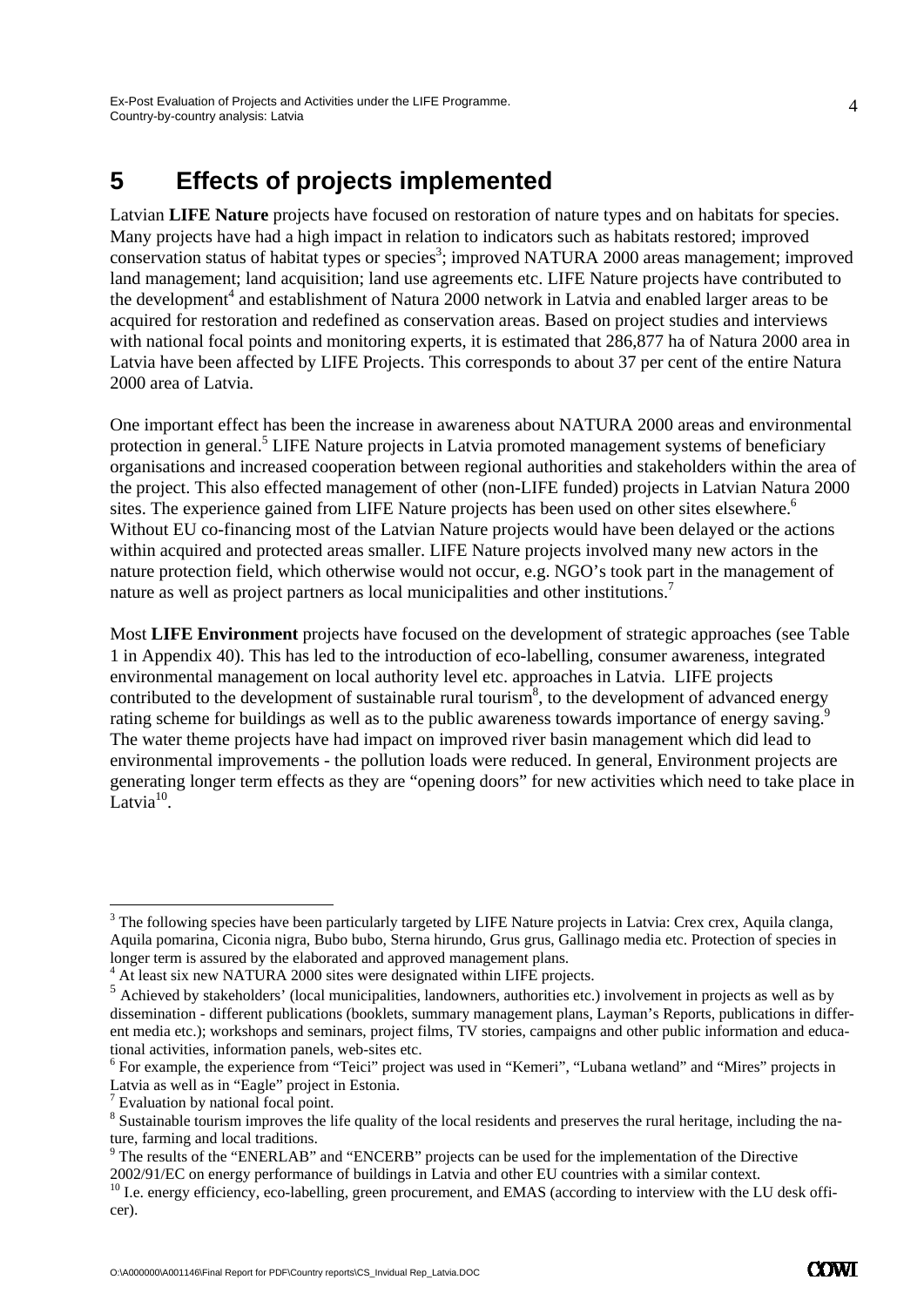#### **6 The effectiveness of projects**

Effectiveness can be assessed at two levels: the project level, which compares achievements with project objectives, and at programme level, which compares achievements with LIFE Programme objectives.11 The project-level effectiveness of Latvian LIFE Nature projects is assessed<sup>12</sup> as high. The most effective nature projects reflected a well balanced project planning approach in terms of the number and scale of the project actions, with the foreseen project budget and with good time planning.13 Effectiveness at programme level is also assessed<sup>14</sup> as high for nature projects, which have been instrumental in implementing the Birds and Habitats Directives in Latvia.

For environment projects, project level effectiveness is assessed as medium<sup>15</sup>. National focal point and the monitoring expert rated the effectiveness of Environment projects at an average of 2.8 on a scale from 1-5 where 5 is the highest. The main factors influencing effectiveness was the quality and realism of the initial project planning and the personality of the project manager.<sup>16</sup> In terms of programme level effectiveness, the projects have certainly contributed to innovative and integrated techniques and to the further development of Community Environmental Policy, but the dissemination of these techniques to a wider EU audience has been limited.

#### **7 The sustainability of projects**

The sustainability of the **LIFE Nature** projects is assessed as high<sup>17</sup>. Most of the LIFE Nature projects generated long term effects through the purchase of land for protective areas, elaboration of the management/action plans, and the wide dissemination and implementation of the non-recurring habitat management actions which are normally not financed by other financial instruments (e.g. by agrienvironmental funding). The habitat management actions (included in the management plans) also generated long-term positive effects for the restoration of the habitats and habitats of protected species of EU importance. On average, the sustainability of the **LIFE Environment** projects is assessed as medium.<sup>18</sup> The main factors influencing the sustainability of Environment projects were: good project proposal itself, successful results, stakeholder involvement during the project and available financing in the period after project finalization.<sup>19</sup>

<sup>-</sup> $11$  Specific objective for: LIFE Nature: to contribute to the implementation of Council Directive 79/409/EEC (Birds Directive) and Council Directive 92/43/EEC (Habitats Directive); LIFE Environment: to contribute to the development of innovative and integrated techniques and methods and to the further development of Community environmental policy.

 $12^{12}$  Assessment according to interviews with Latvian national focal point, monitor and the LU desk officer.  $13$  Good examples are the "Teici" and "Meadows" projects.

<sup>&</sup>lt;sup>14</sup> Assessment according to the project studies (summaries as well as in-depth) and interviews with Latvian national focal point, monitor and the LU desk officer.

<sup>&</sup>lt;sup>15</sup> Assessment from project studies and from interviews with national focal point and the LU desk officer.

<sup>&</sup>lt;sup>16</sup> Good examples are the "Green Certificate" and "Enerlab" projects which are recognized as two of the 24 Best LIFE-Environment projects 2004-2005. The "Ecovent" project was a failure.<br><sup>17</sup> Assessment according to interviews with Latvian national focal point, monitor, the LU desk officer and from project

studies.

<sup>&</sup>lt;sup>18</sup> Assessment according to interviews with Latvian national focal point, monitor, the LU desk officer and from project studies. A positive example is the "Green Certificate" project. Today (about 5 years after finalization of the project) the "Green Certificate" is developed at the national level as an eco-label for rural tourism accommodations and continues to be issued. Provisions for the Green Certificate are approved by Ministry of Environment.

<sup>&</sup>lt;sup>19</sup> According to the national focal point.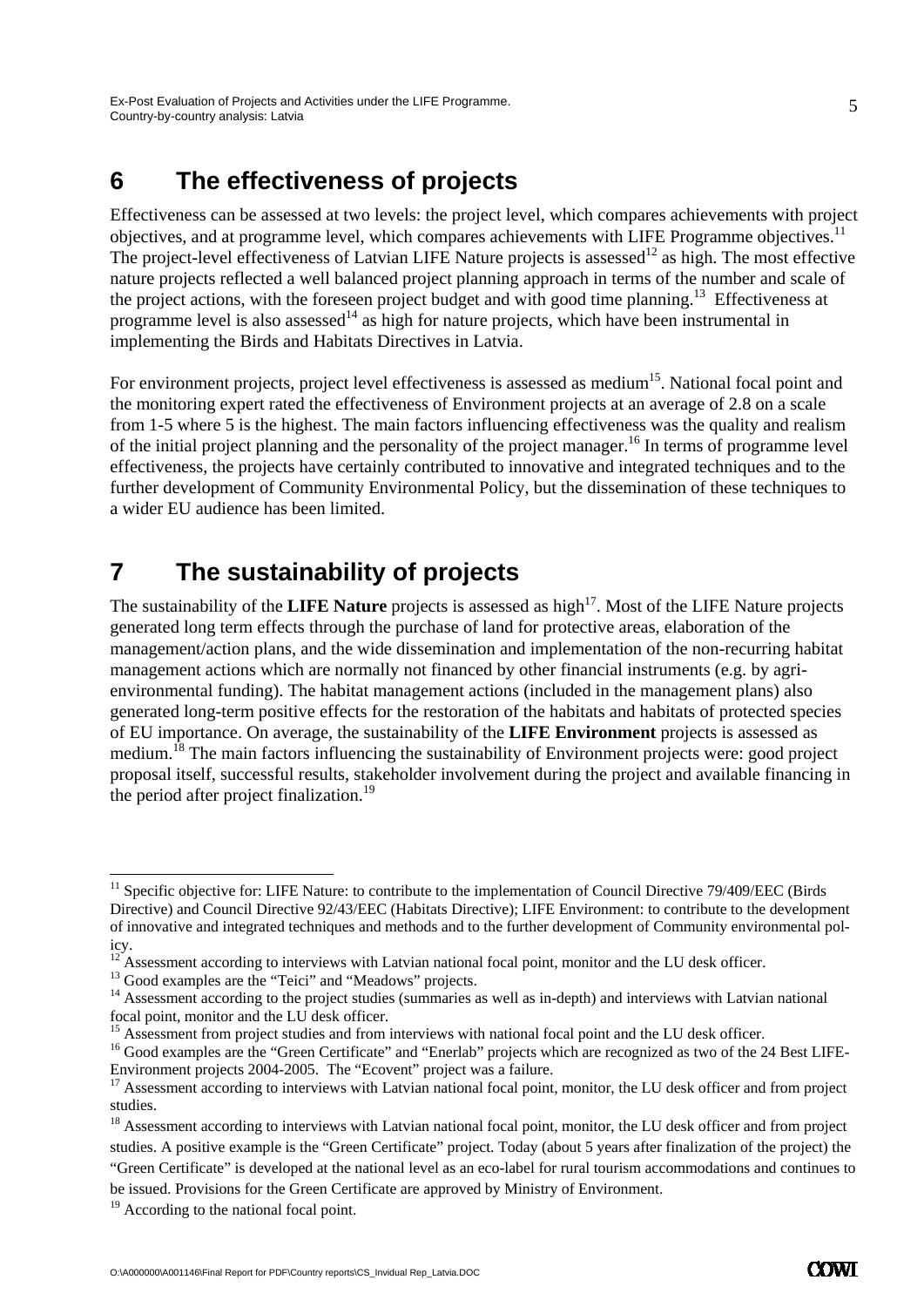## **8 The utility of projects**

Latvian LIFE projects have contributed towards addressing many goals and aims set forth in the 6th EAP as well as addressing the national priorities as these are correlated. Links to EU environmental policies are guaranteed through adherence to the application guidelines. In the LIFE Nature projects, problems and priorities relating to the Birds and Habitats Directives were addressed to a considerable degree. Environment projects also contributed towards addressing both EU and national environmental policy implementation.20 Because of LIFE, Nature projects were much larger and more comprehensive than would have been expected without LIFE funding. Environment projects without LIFE funding would be implemented at a lower scale and at a later stage or would be not implemented at all.

O:\A000000\A001146\Final Report for PDF\Country reports\CS\_Invidual Rep\_Latvia.DOC

-

 $20$  Assessment from interview with national focal point and from project studies.

**COWI**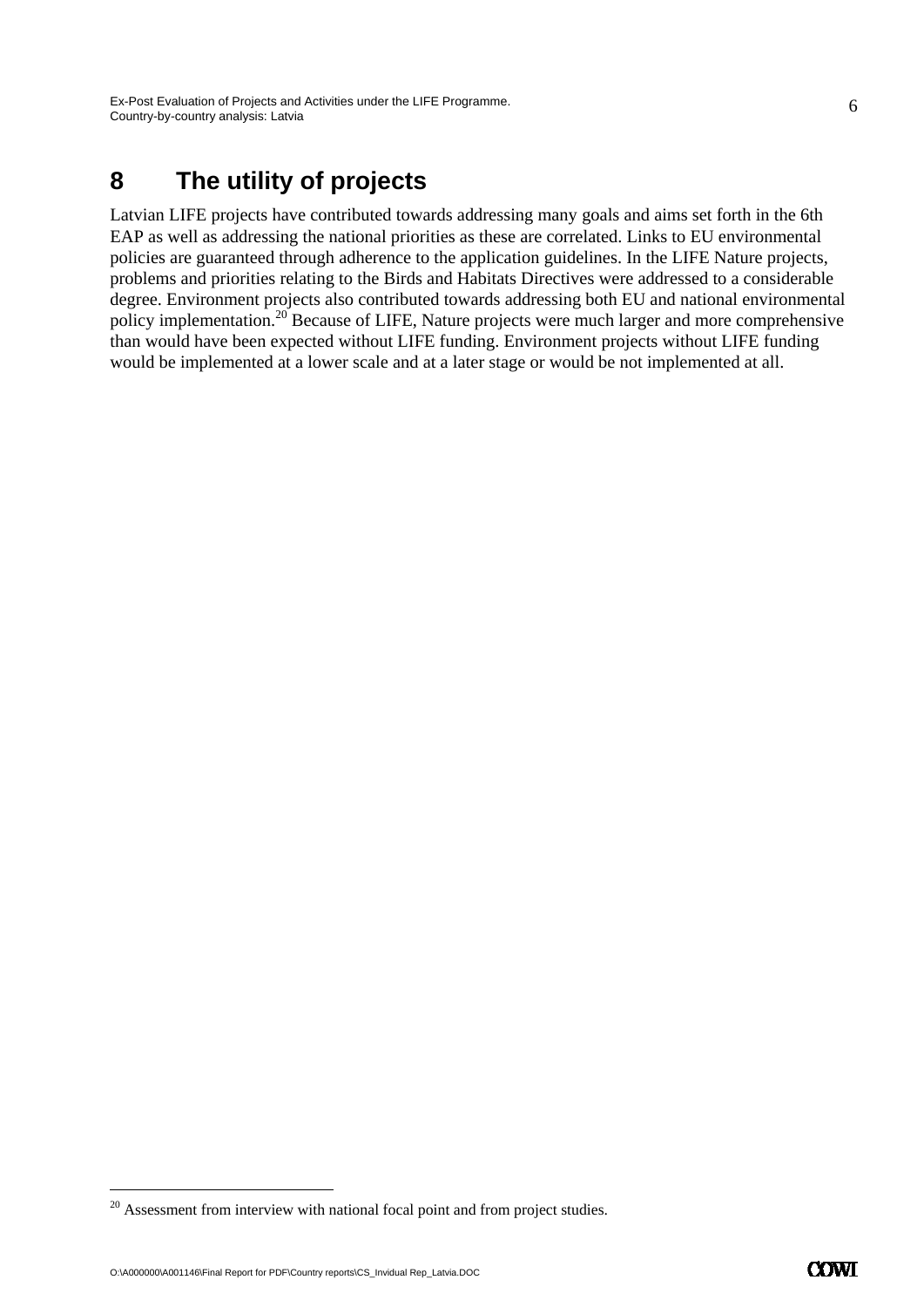## **Appendix 1 Comprehensive overview of LIFE Projects in Latvia**

In connection with the ex-post evaluation, data was extracted from the BUTLER database of the LIFE Unit. Table 1 and Table 2 below provide an overview of the information available on each project as well as the LIFE+ theme attached by the evaluation team to the project. The budget figures for LIFE co-financing do not necessarily correspond to the actual payments made.

| Id.                     | <b>Title</b>                                                                                                                        | <b>LIFE</b><br>generation | <b>Funding</b><br>vear | <b>Start</b><br>year | End<br>year | <b>Total</b><br>budget<br>(EUR) | LIFE co-<br>financing<br>budget<br>(EUR) | <b>Beneficiary</b><br>type | <b>International</b><br>partners<br>(yes/no) | LIFE+<br>theme                      |
|-------------------------|-------------------------------------------------------------------------------------------------------------------------------------|---------------------------|------------------------|----------------------|-------------|---------------------------------|------------------------------------------|----------------------------|----------------------------------------------|-------------------------------------|
| LIFE00<br>ENV/LV/000956 | Livonian Green Coastal Region -<br>21                                                                                               | LIFE II                   | 2000                   | 2001                 | 2005        | 216,055                         | 183,957                                  | Local authority            | No                                           | Soil                                |
| LIFE00<br>ENV/LV/000959 | Development of the criteria for the<br>Green Certificate, implementation<br>and control in rural areas and<br>small towns in Latvia | LIFE II                   | 2000                   | 2001                 | 2005        | 311,150                         | 149,000                                  | Development<br>agency      | <b>No</b>                                    | Strategic<br>Approaches             |
| LIFE00<br>ENV/LV/000961 | Innovative methods of Barta river<br>basin management system                                                                        | LIFE II                   | 2000                   | 2001                 | 2005        | 514,900                         | 203,150                                  | Development<br>agency      | <b>No</b>                                    | Water                               |
| LIFE02<br>ENV/LV/000478 | Energy labelling of apartment<br>buildings                                                                                          | LIFE III                  | 2002                   | 2002                 | 2005        | 466,940                         | 203,720                                  | <b>SME</b>                 | <b>No</b>                                    | Strategic<br>Approaches             |
| LIFE02<br>ENV/LV/000481 | 0                                                                                                                                   | LIFE III                  | 2002                   | 2002                 | 2006        | 1,042,825                       | 508,412                                  | Regional au-<br>thority    | No                                           | Water                               |
| LIFE03<br>ENV/LV/000448 | Treatment of Biodegradable Or-<br>ganic Municipal Waste Using<br><b>Composting Technologies</b>                                     | LIFE III                  | 2003                   | 2003                 | 2006        | 933,805                         | 431,890                                  | NGO-<br>Foundation         | <b>No</b>                                    | Natural re-<br>sources and<br>waste |
| LIFE04<br>ENV/LV/000631 | Innovative approach in EMAS II<br>implementation in the local au-<br>thorities of new member states                                 | LIFE III                  | 2004                   | 2004                 | 2007        | 400,043                         | 191,397                                  | Development<br>agency      | <b>No</b>                                    | Strategic<br>Approaches             |
| LIFE04<br>ENV/LV/000633 | Ecologically friendly ventilation<br>system design                                                                                  | LIFE III                  | 2004                   | 2004                 | 2007        | 361,186                         | 177,343                                  | Public enter-<br>prise     | <b>No</b>                                    | Strategic<br>Approaches             |
| LIFE04<br>ENV/LV/000634 | Building energy certification in the<br>light of the Directive 2002/91/EC                                                           | LIFE III                  | 2004                   | 2004                 | 2007        | 301.331                         | 150,665                                  | Public enter-<br>prise     | No                                           | Strategic<br>Approaches             |

| Table 2 |  | Overview of LIFE Environment Projects in Latvia |  |
|---------|--|-------------------------------------------------|--|
|         |  |                                                 |  |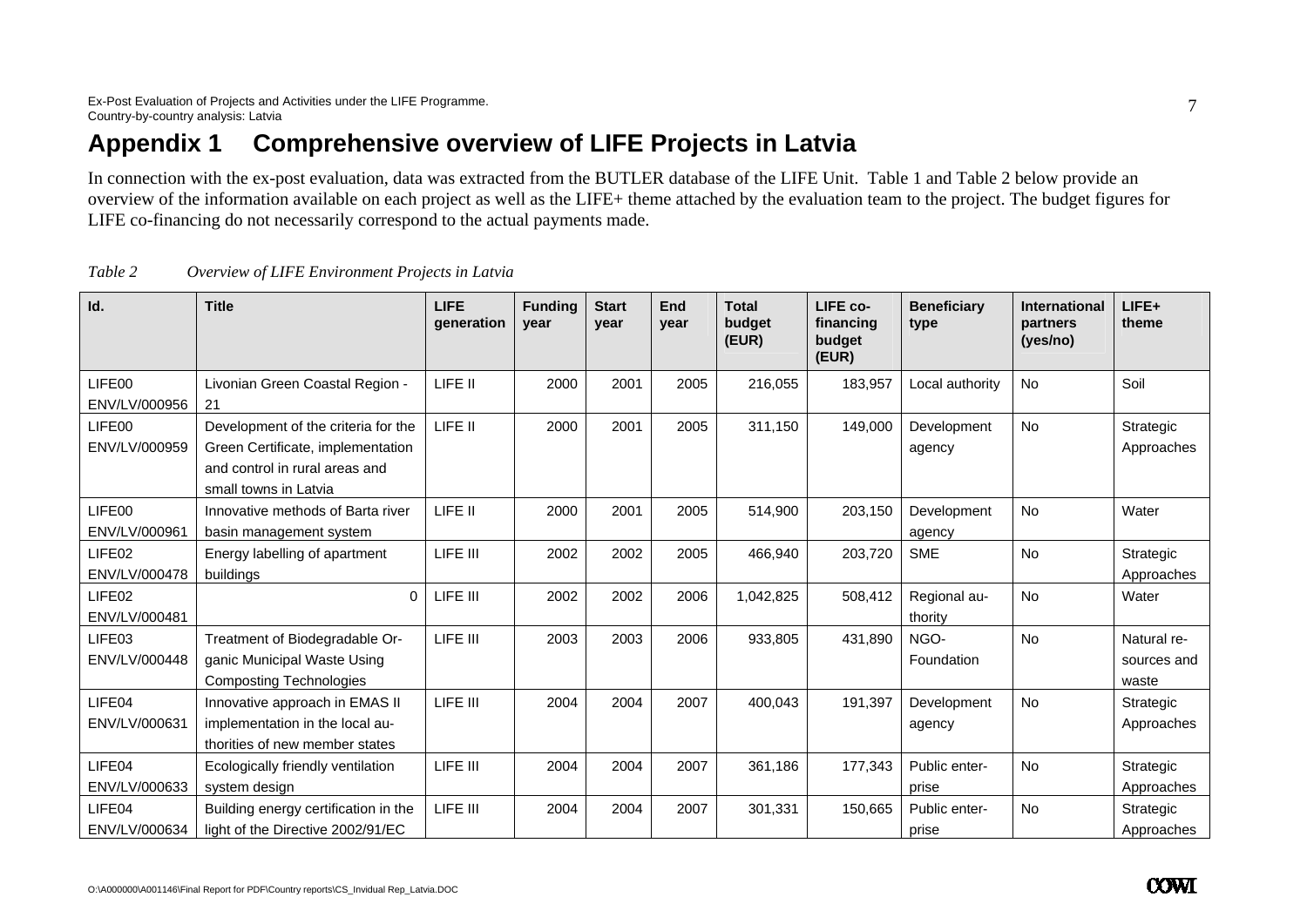*Table 3 Overview of LIFE Nature Projects in Latvia* 

| Id.                      | <b>Title</b>                                                                         | <b>LIFE</b><br>qeneration | <b>Funding</b><br>vear | <b>Start</b><br>vear | <b>End</b><br>vear | <b>Total</b><br>budget<br>(EUR) | LIFE co-<br>financing<br>(EUR) | <b>Beneficiary</b><br>type | <b>International</b><br>partners<br>(yes/no) | <b>Directive</b><br>(Birds,<br>Habitats) or<br>biodiversity |
|--------------------------|--------------------------------------------------------------------------------------|---------------------------|------------------------|----------------------|--------------------|---------------------------------|--------------------------------|----------------------------|----------------------------------------------|-------------------------------------------------------------|
| LIFE00 NAT/LV/007124     | Protection and manage-<br>ment of two Important<br><b>Bird Areas of Latvia</b>       | LIFE II                   | 2000                   | 2001                 | 2004               | 264,265                         | 198,199                        | National au-<br>thority    | <b>No</b>                                    | <b>Birds</b>                                                |
| LIFE00 NAT/LV/007127     | Measures to ensure the<br>nature conservation<br>management of Teici<br>Area         | LIFE II                   | 2000                   | 2001                 | 2006               | 833,929                         | 625,447                        | Park-Reserve<br>authority  | <b>No</b>                                    | <b>Habitats</b>                                             |
| LIFE00 NAT/LV/007134     | Implementation of man-<br>agement plan for Lake<br><b>Engure Nature Park</b>         | LIFE II                   | 2000                   | 2001                 | 2005               | 520,270                         | 390,203                        | NGO-<br>Foundation         | No                                           | <b>Habitats</b>                                             |
| LIFE02 NAT/LV/008496     | Conservation of wetlands<br>in Kemeri National Park                                  | LIFE III                  | 2002                   | 2002                 | 2007               | 1,321,210                       | 990,908                        | Park-Reserve<br>authority  | <b>No</b>                                    | <b>Habitats</b>                                             |
| LIFE02 NAT/LV/008498     | Protection and manage-<br>ment of coastal habitats<br>in Latvia                      | LIFE III                  | 2002                   | 2005                 | 2006               | 2,270,860                       | 1,703,145                      | University                 | No                                           | Habitats                                                    |
| LIFE03 NAT/LV/000081     | Lake Pape - conserva-<br>tion, preservation and<br>evolution                         | LIFE III                  | 2003                   | 2003                 | 2008               | 911,744                         | 683,808                        | NGO-<br>Foundation         | <b>No</b>                                    | <b>Habitats</b>                                             |
| LIFE03 NAT/LV/000082     | Protection and manage-<br>ment of the Northern<br>Gauja Valley                       | LIFE III                  | 2003                   | 2003                 | 2008               | 1,526,000                       | 1,142,974                      | NGO-<br>Foundation         | <b>No</b>                                    | <b>Habitats</b>                                             |
| LIFE03 NAT/LV/000083     | Management of the<br>Lubana Wetland Com-<br>plex, Latvia                             | LIFE III                  | 2003                   | 2003                 | 2007               | 1,346,208                       | 969,270                        | Regional au-<br>thority    | <b>No</b>                                    | <b>Habitats</b>                                             |
| LIFE2003NAT/CP/LV/000010 | Experience exchange on<br>habitat management<br>among Baltic LIFE-Nature<br>projects | LIFE III                  | 2003                   | 2003                 | 2005               | 75,830                          | 71,000                         |                            | <b>No</b>                                    | Biodiversity                                                |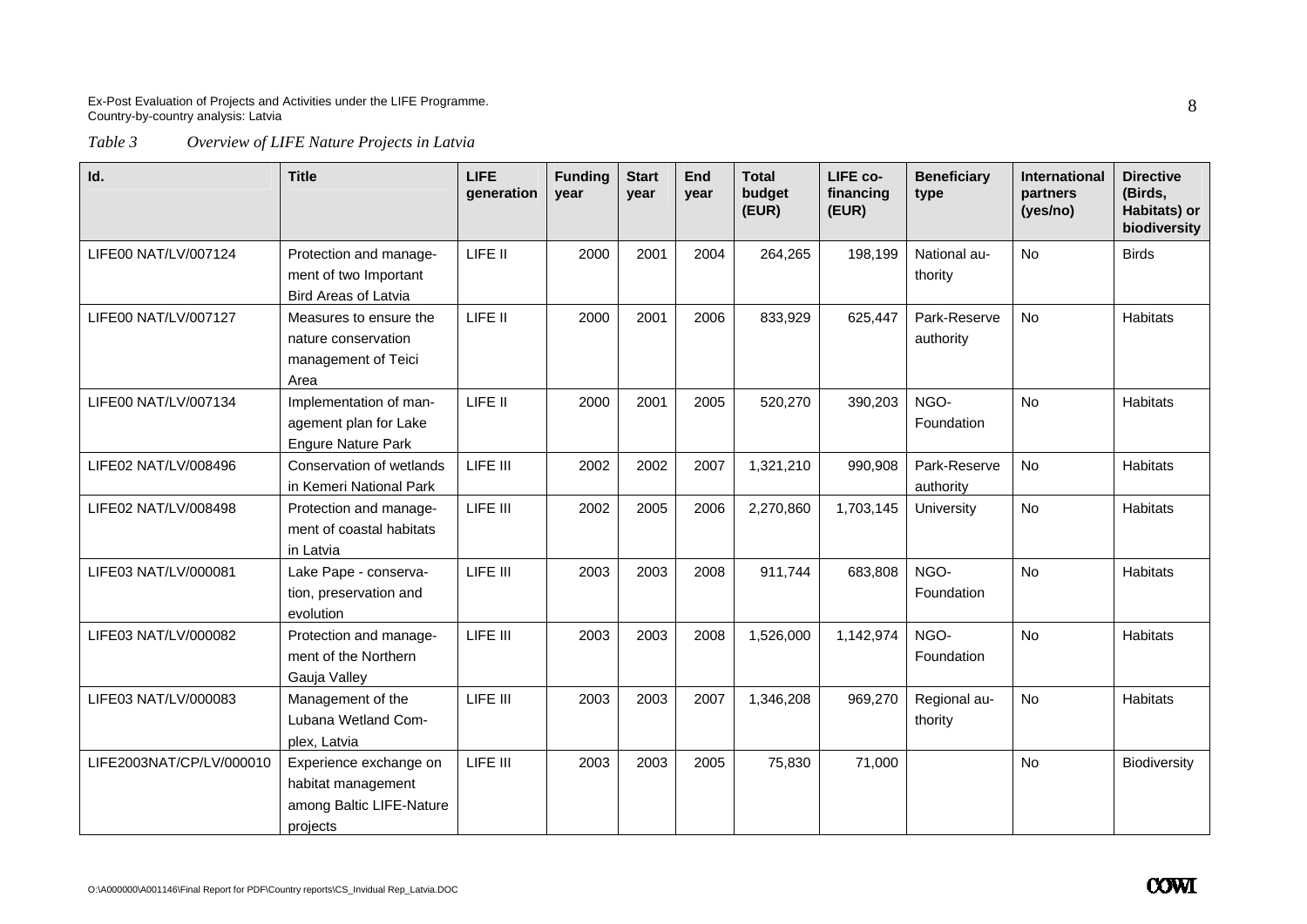| Id.                  | <b>Title</b>                                                                                                 | <b>LIFE</b><br>generation | <b>Funding</b><br>vear | <b>Start</b><br>year | End<br>vear | <b>Total</b><br>budget<br>(EUR) | LIFE co-<br>financing<br>(EUR) | <b>Beneficiary</b><br>type | <b>International</b><br>partners<br>(yes/no) | <b>Directive</b><br>(Birds,<br>Habitats) or<br>biodiversity |
|----------------------|--------------------------------------------------------------------------------------------------------------|---------------------------|------------------------|----------------------|-------------|---------------------------------|--------------------------------|----------------------------|----------------------------------------------|-------------------------------------------------------------|
| LIFE04 NAT/LV/000196 | Implementation of mire<br>habitat management plan<br>for Latvia                                              | LIFE III                  | 2004                   | 2004                 | 2009        | 1,055,682                       | 791,762                        | NGO-<br>Foundation         | <b>No</b>                                    | <b>Habitats</b>                                             |
| LIFE04 NAT/LV/000198 | <b>Restoration of Latvian</b><br>floodplains for EU priority<br>species and habitats                         | LIFE III                  | 2004                   | 2004                 | 2008        | 1,600,366                       | 1.144.184                      | NGO-<br>Foundation         | <b>No</b>                                    | <b>Habitats</b>                                             |
| LIFE04 NAT/LV/000199 | Protection of habitats and<br>species in Nature Park<br>"Razna"                                              | LIFE III                  | 2004                   | 2004                 | 2008        | 678,740                         | 339,370                        | University                 | <b>No</b>                                    | <b>Habitats</b>                                             |
| LIFE05 NAT/LV/000100 | Marine protected areas in<br>the Eastern Baltic Sea                                                          | LIFE III<br>Extension     | 2005                   | 2005                 | 2009        | 3,111,316                       | 1,555,658                      | NGO-<br>Foundation         | <b>No</b>                                    | Habitats                                                    |
| LIFE06 NAT/LV/000110 | <b>Restoration of Biological</b><br>Diversity in Military Train-<br>ing Area and Natura 2000<br>site "Adazi" | LIFE III<br>Extension     | 2006                   | 2006                 | 2010        | 905,307                         | 452,653                        | National au-<br>thority    | <b>No</b>                                    | <b>Habitats</b>                                             |
| LIFE06 NAT/LV/000196 | The improvement of habi-<br>tats management in<br>Natura 2000 site - Ves-<br>tiena                           | LIFE III<br>Extension     | 2006                   | 2006                 | 2011        | 714,601                         | 357,300                        | Development<br>agency      | <b>No</b>                                    | <b>Habitats</b>                                             |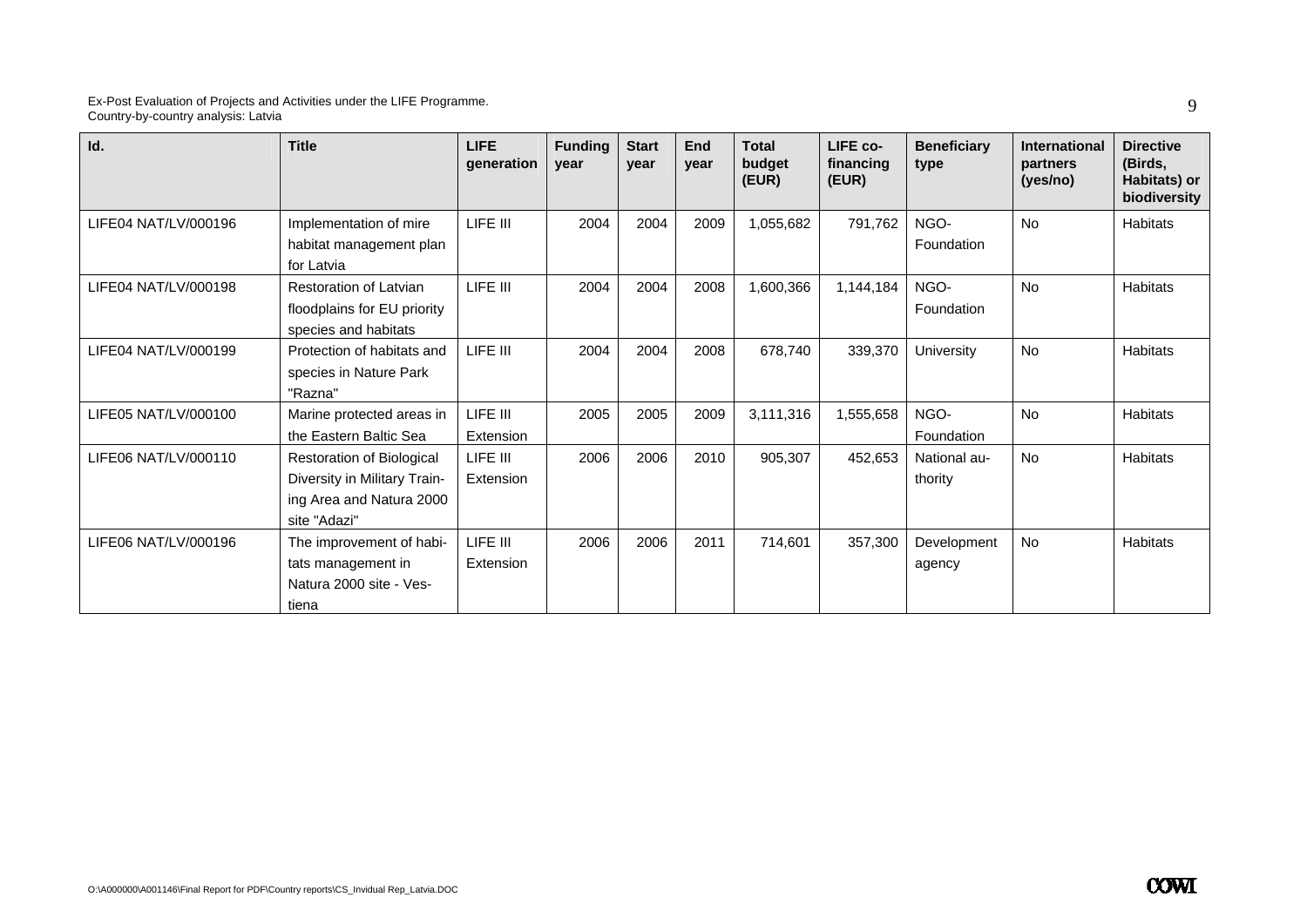#### **Appendix 2 Summary tables on LIFE Environment projects in Latvia**

| <b>Generation</b>                                     | Year         | Number of<br>projects | <b>Total budget</b><br>(EUR<br>million) | <b>Total LIFE</b><br>co-financing<br>budget (EUR<br>million) | Average<br>duration<br>(years) | Average<br><b>LIFE funding</b><br>per project<br>(EUR<br>million) |
|-------------------------------------------------------|--------------|-----------------------|-----------------------------------------|--------------------------------------------------------------|--------------------------------|-------------------------------------------------------------------|
| LIFE II                                               | 1996         | $\mathbf 0$           | 0.0                                     | 0.0                                                          | 0.0                            | 0.0                                                               |
|                                                       | 1997         | 0                     | 0.0                                     | 0.0                                                          | 0.0                            | 0.0                                                               |
|                                                       | 1998         | $\pmb{0}$             | 0.0                                     | 0.0                                                          | 0.0                            | 0.0                                                               |
|                                                       | 1999         | $\pmb{0}$             | 0.0                                     | 0.0                                                          | 0.0                            | 0.0                                                               |
|                                                       | <b>Total</b> | $\pmb{0}$             | 0.0                                     | 0.0                                                          | 0.0                            | 0.0                                                               |
| LIFE III                                              | 2000         | 3                     | 1.0                                     | 0.5                                                          | 4.0                            | 0.2                                                               |
|                                                       | 2002         | $\overline{c}$        | 1.5                                     | 0.7                                                          | 3.5                            | 0.4                                                               |
|                                                       | 2003         | $\mathbf{1}$          | 0.9                                     | 0.4                                                          | 3.0                            | 0.4                                                               |
|                                                       | 2004         | 3                     | 1.1                                     | 0.5                                                          | 3.0                            | 0.2                                                               |
|                                                       | <b>Total</b> | $\boldsymbol{9}$      | $5\phantom{.0}$                         | $\mathbf{2}$                                                 | 3.4                            | 0.2                                                               |
| LIFE III<br>extension                                 | 2005         | $\pmb{0}$             | 0.0                                     | 0.0                                                          | 0.0                            | 0.0                                                               |
|                                                       | 2006         | $\pmb{0}$             | 0.0                                     | 0.0                                                          | 0.0                            | 0.0                                                               |
|                                                       | <b>Total</b> | $\bf{0}$              | 0.0                                     | 0.0                                                          | 0.0                            | 0.0                                                               |
| <b>Grand total</b>                                    |              | $\boldsymbol{9}$      | 4.5                                     | 2.2                                                          | 3.4                            | 0.2                                                               |
| Comparative<br>figures for all<br><b>ENV</b> projects |              | 1,076                 | 1,947.7                                 | 615.9                                                        | 3.3                            | 0.6                                                               |

*Table 4 Overview of LIFE ENV projects in Latvia by year, 1996-2006*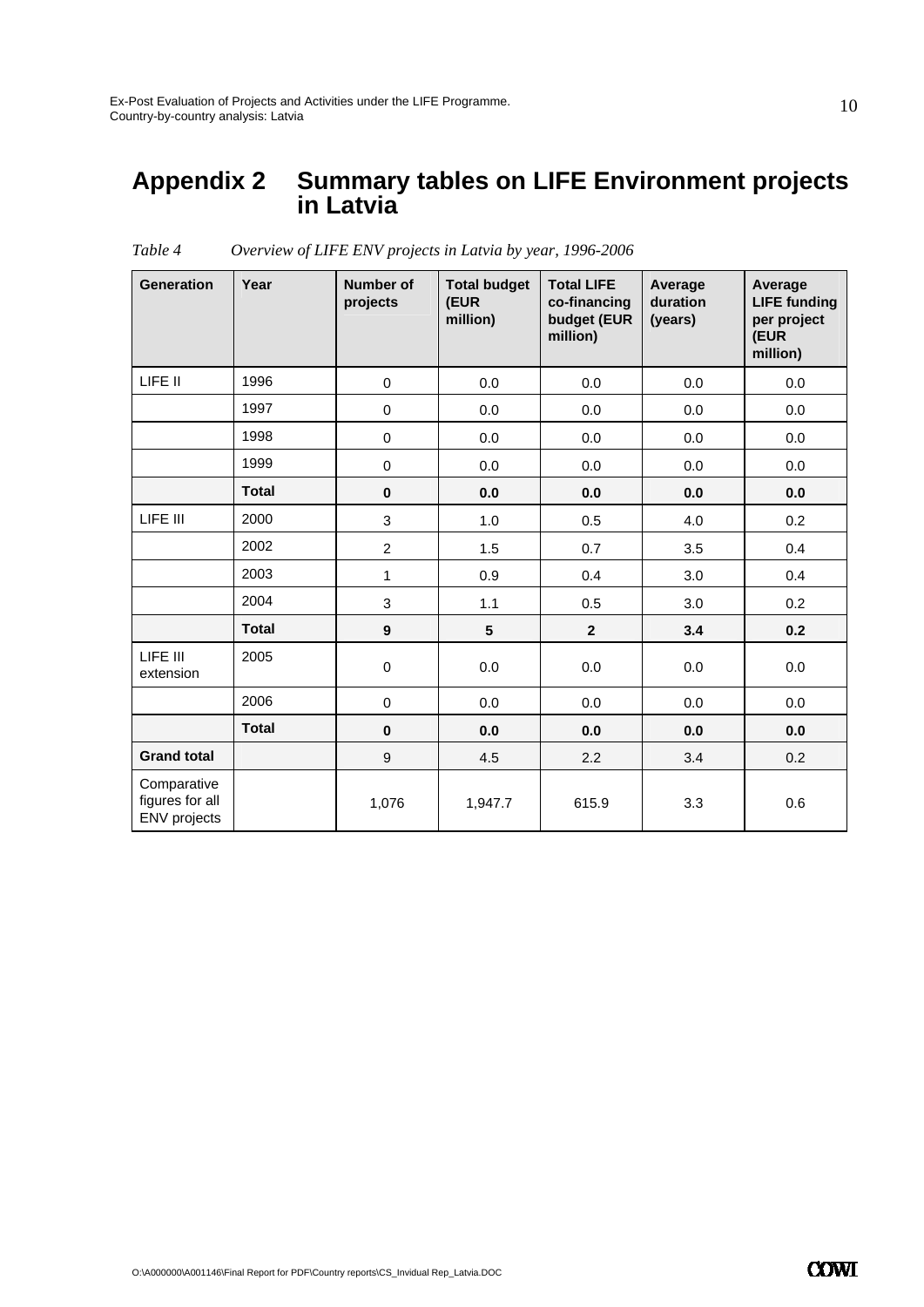| LIFE+ theme                    | No. of<br>projects | In $%$ of<br>total | <b>Total</b><br>budget<br>(EUR<br>million) | In $%$ of<br>total | <b>LIFE</b><br>contribution<br>(EUR<br>million) | In $%$ of<br>total |
|--------------------------------|--------------------|--------------------|--------------------------------------------|--------------------|-------------------------------------------------|--------------------|
| Climate change                 | 0                  | $0\%$              | 0.0                                        | $0\%$              | 0.0                                             | 0%                 |
| Air                            | 0                  | $0\%$              | 0.0                                        | $0\%$              | 0.0                                             | 0%                 |
| Water                          | $\mathfrak{p}$     | 22%                | 1.6                                        | 34%                | 0.7                                             | 32%                |
| Soil                           | 1                  | 11%                | 0.2                                        | 5%                 | 0.2                                             | 8%                 |
| Forests                        | 0                  | $0\%$              | 0.0                                        | 0%                 | 0.0                                             | 0%                 |
| Natural resources and<br>waste | 1                  | 11%                | 0.9                                        | 21%                | 0.4                                             | 20%                |
| Chemicals                      | 0                  | $0\%$              | 0.0                                        | $0\%$              | 0.0                                             | 0%                 |
| Urban environment              | 0                  | $0\%$              | 0.0                                        | $0\%$              | 0.0                                             | $0\%$              |
| Strategic approaches           | 5                  | 56%                | 1.8                                        | 40%                | 0.9                                             | 40%                |
| <b>Total</b>                   | 9                  | 100%               | 4.5                                        | 100%               | 2.2                                             | 100%               |

*Table 5 Overview of LIFE ENV projects in Latvia 1996-2006 by theme*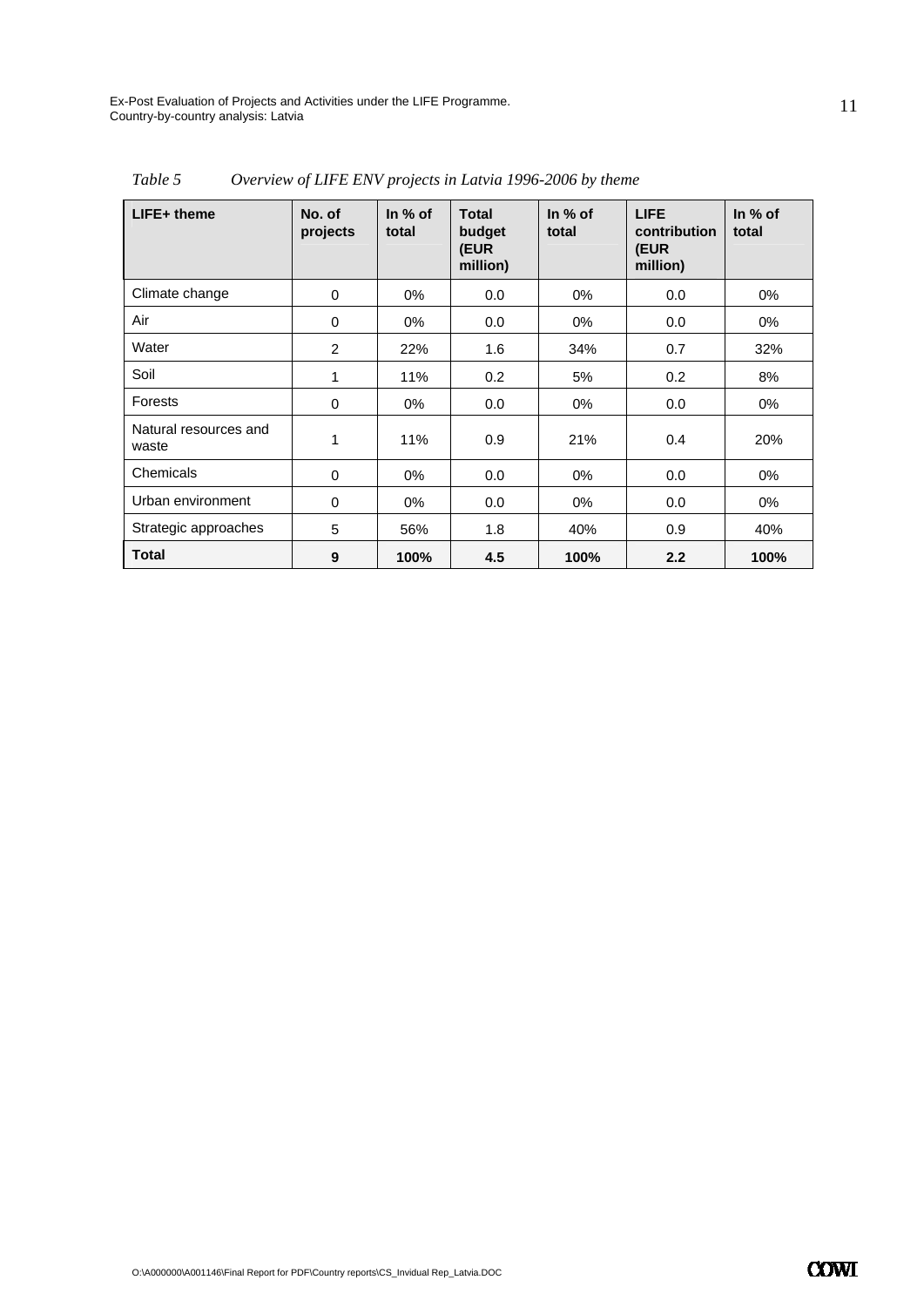| <b>Beneficiary type</b>                  | No. of<br>projects | In % of<br>total | <b>Total</b><br>budget<br>(EUR<br>million) | In % of<br>total | <b>LIFE</b><br>contribution<br>(EUR<br>million) | In % of<br>total |
|------------------------------------------|--------------------|------------------|--------------------------------------------|------------------|-------------------------------------------------|------------------|
| <b>Public entities</b>                   |                    |                  |                                            |                  |                                                 |                  |
| National authority                       | $\mathbf 0$        | 0%               | 0.0                                        | 0%               | 0.0                                             | 0%               |
| Regional authority                       | 1                  | 11%              | 1.0                                        | 23%              | 0.5                                             | 23%              |
| Local authority                          | $\mathbf{1}$       | 11%              | 0.2                                        | 5%               | 0.2                                             | 8%               |
| Development agency                       | 3                  | 33%              | 1.2                                        | 27%              | 0.5                                             | 25%              |
| Intergovernmental body                   | $\Omega$           | 0%               | 0.0                                        | $0\%$            | 0.0                                             | $0\%$            |
| Park-reserve authority                   | $\mathbf 0$        | 0%               | 0.0                                        | 0%               | 0.0                                             | 0%               |
| Sub-total                                | 5                  | 56%              | 2.5                                        | 55%              | 1.2                                             | 56%              |
| <b>Public and private enterprises</b>    |                    |                  |                                            |                  |                                                 |                  |
| International enterprise                 | $\Omega$           | 0%               | 0.0                                        | 0%               | 0.0                                             | 0%               |
| Large enterprise                         | $\Omega$           | 0%               | 0.0                                        | 0%               | 0.0                                             | 0%               |
| SME Small and medium sized<br>enterprise | $\mathbf 0$        | 0%               | 0.0                                        | $0\%$            | 0.0                                             | $0\%$            |
| Mixed enterprise                         | $\overline{2}$     | 22%              | 0.7                                        | 15%              | 0.3                                             | 15%              |
| Public enterprise                        | $\mathbf{1}$       | 11%              | 0.5                                        | 10%              | 0.2                                             | 9%               |
| Sub-total                                | 3                  | 33%              | $1.1$                                      | 25%              | 0.5                                             | 24%              |
| <b>NGOs and research</b>                 |                    |                  |                                            |                  |                                                 |                  |
| NGO-Foundation                           | 1                  | 11%              | 0.9                                        | 21%              | 0.4                                             | 20%              |
| <b>Research institutions</b>             | $\mathbf 0$        | 0%               | 0.0                                        | 0%               | 0.0                                             | 0%               |
| University                               | $\mathbf 0$        | 0%               | 0.0                                        | 0%               | 0.0                                             | 0%               |
| Training centre                          | $\mathbf 0$        | 0%               | 0.0                                        | 0%               | 0.0                                             | 0%               |
| Sub-total                                | 1                  | 11%              | 0.9                                        | 21%              | 0.4                                             | 20%              |
| None indicated                           | $\mathbf 0$        | 0%               | 0.0                                        | 0%               | 0.0                                             | $0\%$            |
| <b>Total</b>                             | 9                  | 100%             | 4.5                                        | 100%             | 2.2                                             | 100%             |

*Table 6 Latvia LIFE ENV projects 1996-2006 according to beneficiary type*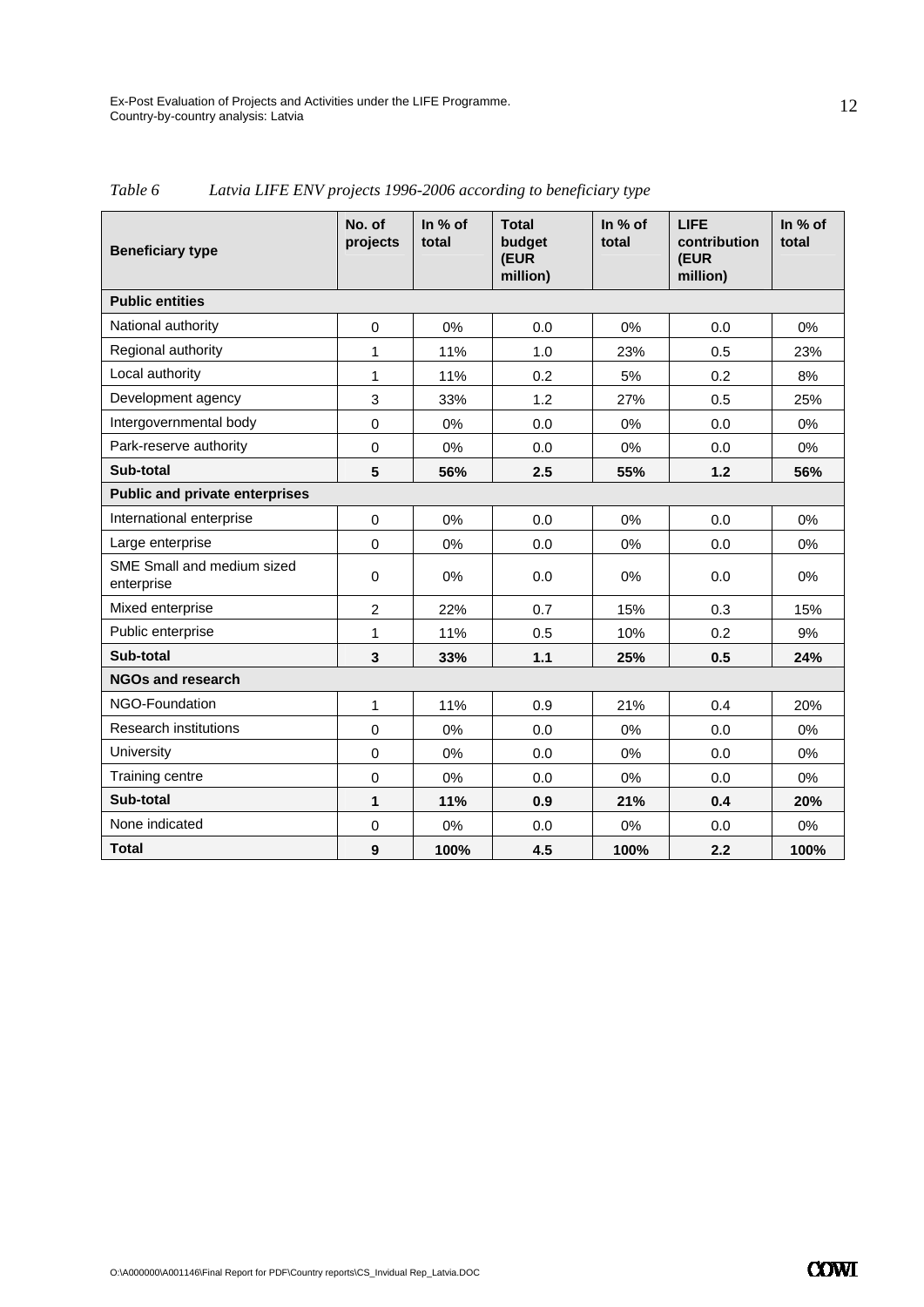#### **Appendix 3 Summary tables on LIFE Nature projects in Latvia**

| <b>Generation</b>                              | Year         | Number of<br>projects | <b>Total budget</b><br>(EUR<br>million) | <b>Total LIFE</b><br>co-financing<br>budget (EUR<br>million) | Average<br>duration<br>(years) | Average<br><b>LIFE funding</b><br>per project<br>(EUR<br>million) |
|------------------------------------------------|--------------|-----------------------|-----------------------------------------|--------------------------------------------------------------|--------------------------------|-------------------------------------------------------------------|
| LIFE II                                        | 1996         | $\mathbf 0$           | 0.0                                     | 0.0                                                          | 0.0                            | 0.0                                                               |
|                                                | 1997         | $\pmb{0}$             | 0.0                                     | 0.0                                                          | 0.0                            | 0.0                                                               |
|                                                | 1998         | $\mathbf 0$           | 0.0                                     | 0.0                                                          | 0.0                            | 0.0                                                               |
|                                                | 1999         | $\mathbf 0$           | 0.0                                     | 0.0                                                          | 0.0                            | 0.0                                                               |
|                                                | <b>Total</b> | $\mathbf 0$           | 0.0                                     | 0.0                                                          | 0.0                            | 0.0                                                               |
| LIFE III                                       | 2000         | $\mathbf{3}$          | 1.6                                     | 1.2                                                          | 4.0                            | 0.4                                                               |
|                                                | 2002         | $\overline{c}$        | 3.6                                     | 2.7                                                          | 3.0                            | 1.3                                                               |
|                                                | 2003         | 4                     | 3.9                                     | 2.9                                                          | 4.0                            | 0.7                                                               |
|                                                | 2004         | $\mathfrak{S}$        | 3.3                                     | 2.3                                                          | 4.3                            | 0.8                                                               |
|                                                | <b>Total</b> | 12                    | 12                                      | $\boldsymbol{9}$                                             | 3.9                            | 0.8                                                               |
| LIFE III<br>extension                          | 2005         | $\mathbf{1}$          | 3.1                                     | 1.6                                                          | 4.0                            | 1.6                                                               |
|                                                | 2006         | $\overline{c}$        | 1.6                                     | 0.8                                                          | 4.5                            | 0.4                                                               |
|                                                | <b>Total</b> | $\mathbf{3}$          | 4.7                                     | 2.4                                                          | 4.3                            | 0.8                                                               |
| <b>Grand total</b>                             |              | 15                    | 17.1                                    | 11.4                                                         | 4.0                            | 0.8                                                               |
| Comparative<br>figures for all<br>NAT projects |              | 771                   | 1,224.1                                 | 637.2                                                        | 4.2                            | 0.8                                                               |

*Table 7 Overview of LIFE NAT projects in Latvia, 1996-2006* 

*Table 8 Categories of LIFE NAT projects in Latvia, 1996-2006* 

| <b>LIFE NAT themes</b>       | No. of<br>projects | In % of total | <b>Total budget</b><br>(EUR million) | In $%$ of<br>total | <b>LIFE</b><br>contribution<br>(EUR<br>million | In $%$ of<br>total |
|------------------------------|--------------------|---------------|--------------------------------------|--------------------|------------------------------------------------|--------------------|
| <b>Habitats Directive</b>    | 13                 | 87%           | 16.8                                 | 98%                | 11.1                                           | 98%                |
| <b>Birds Directive</b>       |                    | 7%            | 0.3                                  | 2%                 | 0.2                                            | 2%                 |
| <b>Biodiversity projects</b> |                    | 7%            | 0.1                                  | 0%                 | 0.1                                            | 1%                 |
| <b>Total</b>                 | 15                 | 100%          | 17.1                                 | 100%               | 11.4                                           | 100%               |